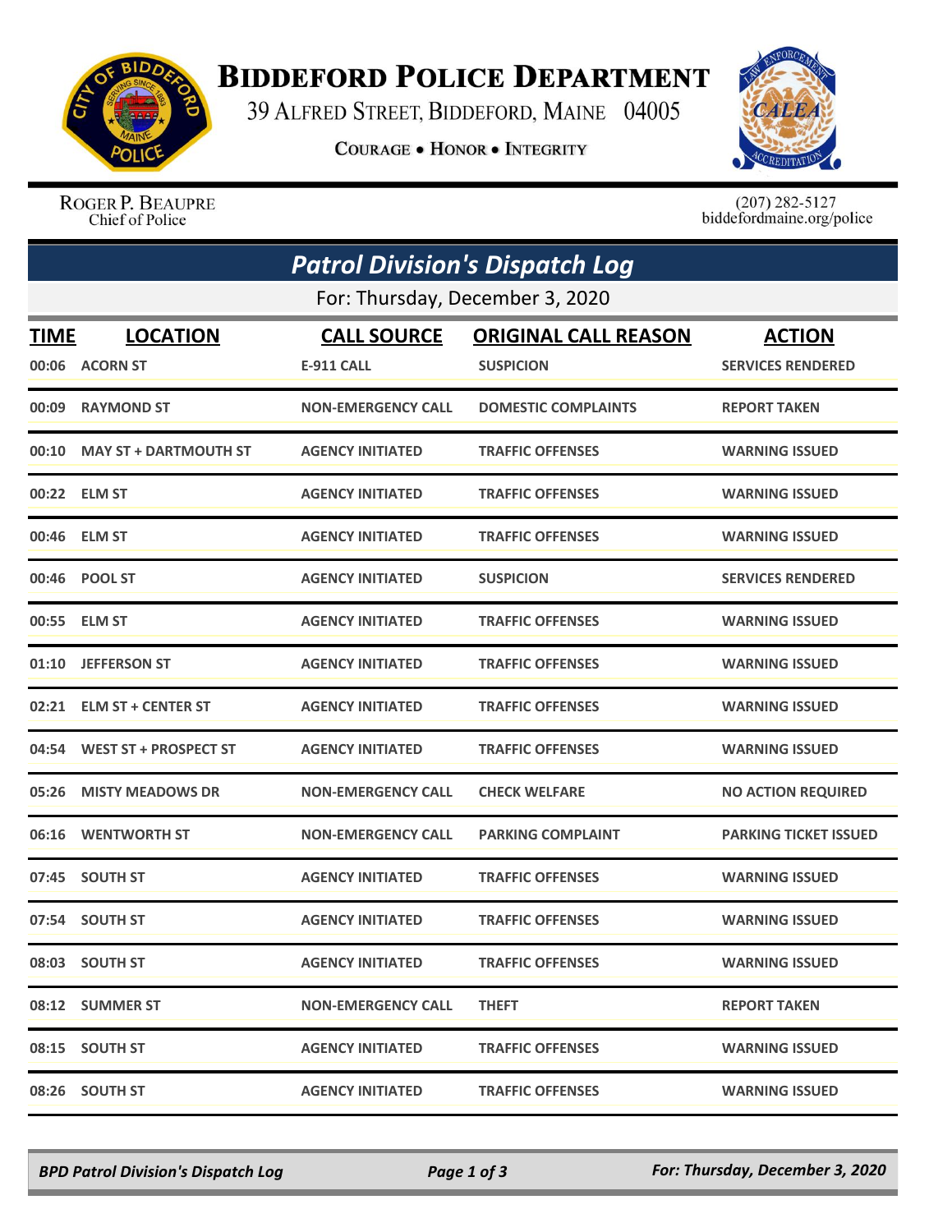| <b>TIME</b>                                                    | <b>LOCATION</b>      | <b>CALL SOURCE</b>             | <b>ORIGINAL CALL REASON</b>                                       | <b>ACTION</b>             |  |  |  |
|----------------------------------------------------------------|----------------------|--------------------------------|-------------------------------------------------------------------|---------------------------|--|--|--|
|                                                                | 08:33 SOUTH ST       | <b>AGENCY INITIATED</b>        | <b>TRAFFIC OFFENSES</b>                                           | <b>WARNING ISSUED</b>     |  |  |  |
|                                                                | 08:54 SOUTH ST       | <b>AGENCY INITIATED</b>        | <b>TRAFFIC OFFENSES</b>                                           | <b>WARNING ISSUED</b>     |  |  |  |
|                                                                | 09:03 SOUTH ST       | <b>AGENCY INITIATED</b>        | <b>TRAFFIC OFFENSES</b>                                           | <b>WARNING ISSUED</b>     |  |  |  |
| 09:20                                                          | <b>MAIN ST</b>       | <b>NON-EMERGENCY CALL</b>      | <b>CIVIL COMPLAINT</b>                                            | <b>SERVICES RENDERED</b>  |  |  |  |
|                                                                | 09:23 LANDRY ST      | <b>NON-EMERGENCY CALL</b>      | <b>CRIM THREAT / TERRORIZING</b>                                  | <b>REPORT TAKEN</b>       |  |  |  |
|                                                                | 10:12 ELM ST         | <b>E-911 CALL</b>              | <b>ANIMAL COMPLAINT</b>                                           | <b>GONE ON ARRIVAL</b>    |  |  |  |
|                                                                | 10:56 ALFRED ST      | <b>AGENCY INITIATED</b>        | <b>TRAFFIC OFFENSES</b>                                           | <b>WARNING ISSUED</b>     |  |  |  |
|                                                                | 11:18 GRAYSON ST     | <b>AGENCY INITIATED</b>        | <b>TRAFFIC OFFENSES</b>                                           | <b>WARNING ISSUED</b>     |  |  |  |
|                                                                | 11:34 ELM ST         | <b>AGENCY INITIATED</b>        | <b>TRAFFIC OFFENSES</b>                                           | <b>VSAC ISSUED</b>        |  |  |  |
|                                                                | 11:36 MAY ST         | <b>NON-EMERGENCY CALL</b>      | <b>ARTICLES LOST/FOUND</b>                                        | <b>SERVICES RENDERED</b>  |  |  |  |
|                                                                | 12:01 MAY ST         | <b>AGENCY INITIATED</b>        | <b>TRAFFIC OFFENSES</b>                                           | <b>VSAC ISSUED</b>        |  |  |  |
|                                                                | 12:30 MAY ST         | <b>AGENCY INITIATED</b>        | <b>TRAFFIC OFFENSES</b>                                           | <b>WARNING ISSUED</b>     |  |  |  |
| 12:35                                                          | <b>MAY ST</b>        | <b>AGENCY INITIATED</b>        | <b>TRAFFIC OFFENSES</b>                                           | <b>WARNING ISSUED</b>     |  |  |  |
| 12:38                                                          | <b>ALFRED ST</b>     | <b>NON-EMERGENCY CALL</b>      | <b>CAR SEAT DETAIL</b>                                            | <b>SERVICES RENDERED</b>  |  |  |  |
|                                                                | 12:42 SOUTH ST       | <b>NON-EMERGENCY CALL</b>      | <b>ARTICLES LOST/FOUND</b>                                        | <b>SERVICES RENDERED</b>  |  |  |  |
|                                                                | 12:48 MAY ST         | <b>AGENCY INITIATED</b>        | <b>TRAFFIC OFFENSES</b>                                           | <b>VSAC ISSUED</b>        |  |  |  |
|                                                                | 13:07 SOUTH ST       | <b>AGENCY INITIATED</b>        | <b>TRAFFIC OFFENSES</b>                                           | <b>VSAC ISSUED</b>        |  |  |  |
|                                                                | 13:45 ELM ST         | <b>NON-EMERGENCY CALL</b>      | <b>COVID-19 VIOLATION</b>                                         | <b>NO ACTION REQUIRED</b> |  |  |  |
|                                                                | 13:51 OAK PL         | <b>NON-EMERGENCY CALL</b>      | <b>MESSAGE DELIVERY</b>                                           | <b>DISPATCH HANDLED</b>   |  |  |  |
|                                                                | 13:52 BOULDER WAY    | <b>NON-EMERGENCY CALL</b>      | <b>THEFT</b>                                                      | <b>SERVICES RENDERED</b>  |  |  |  |
|                                                                | 13:57 POOL ST        | E-911 CALL                     | 911 MISUSE                                                        | <b>SERVICES RENDERED</b>  |  |  |  |
|                                                                | 14:08 MADDOX POND RD | <b>NON-EMERGENCY CALL</b>      | <b>CRIMINAL MISCHIEF</b>                                          | <b>SERVICES RENDERED</b>  |  |  |  |
|                                                                | 14:45 WENTWORTH ST   | <b>NON-EMERGENCY CALL</b>      | <b>JUVENILE OFFENSES</b>                                          | <b>REPORT TAKEN</b>       |  |  |  |
|                                                                | 15:06 BOULDER WAY    | NON-EMERGENCY CALL SHOPLIFTING |                                                                   | <b>SUMMONS ISSUED</b>     |  |  |  |
|                                                                |                      |                                | OFFENDER: SEBASTIAN S KNIGHT  AGE: 19  RESIDENT OF: WATERBORO, ME |                           |  |  |  |
| CHARGE: THEFT BY UNAUTHORIZED TAKING OR TRANSFER - SHOPLIFTING |                      |                                |                                                                   |                           |  |  |  |

*BPD Patrol Division's Dispatch Log Page 2 of 3 For: Thursday, December 3, 2020*